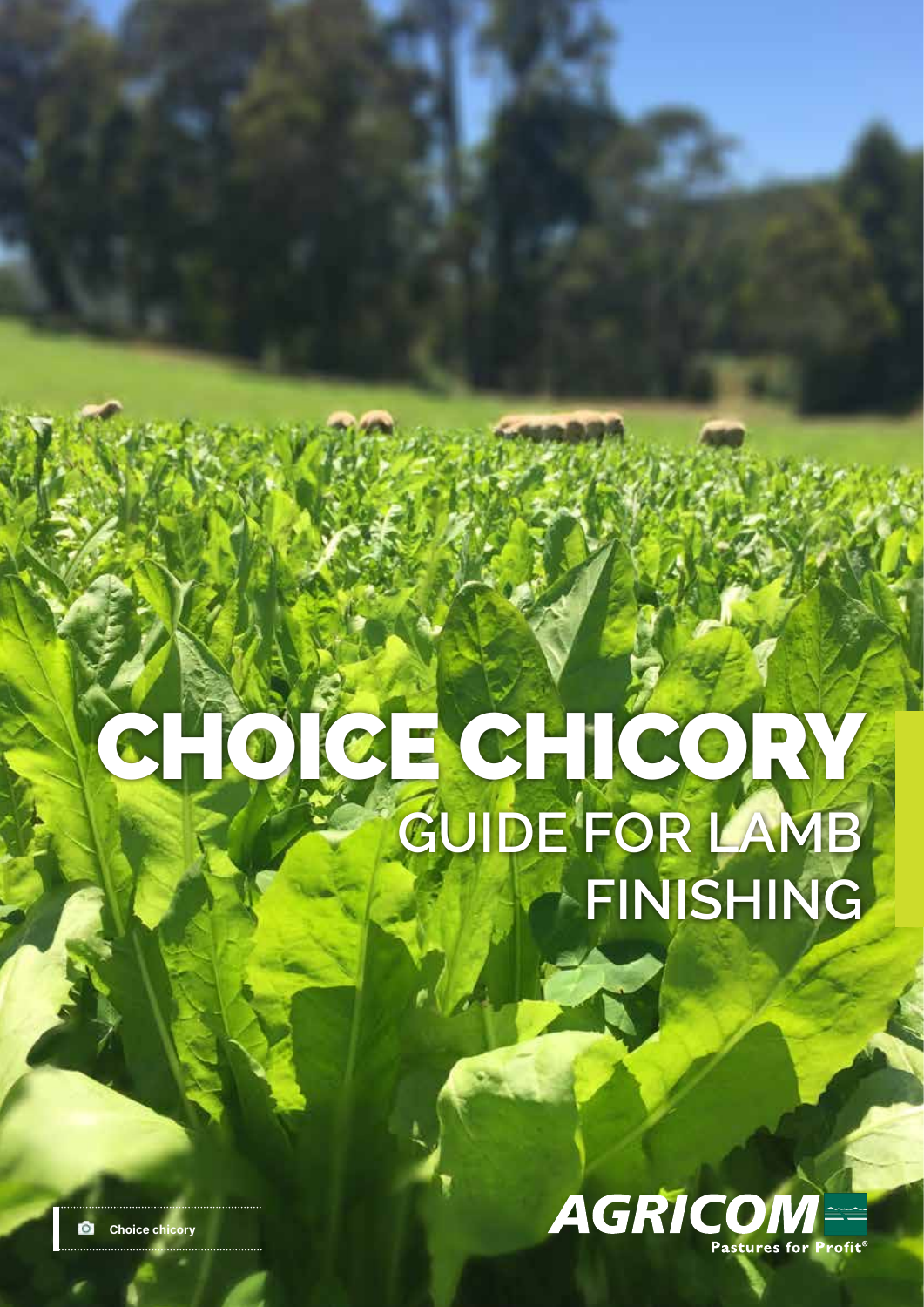# CHOICE CHICORY GUIDE FOR LAMB FINISHING

## THE PRODUCTIVE AND PERSISTENT PERENNIAL **CHICORY**

### Grasslands **Choice** Chicory

#### • High forage quality (protein and digestibility)

- Good drought tolerance, deep taproot (1.5 m)
- Quality feed for lamb finishing
- Elevated mineral content (Zn, Cu, Mg, Ca, K)
- High summer growth
- Good grazing tolerance
- Slow winter growth in cold climates

**Chicory** is a perennial herb with a deep taproot, providing high forage quality and high warm-season drymatter production. **Choice** chicory has been thoroughly proven on farms, and in research, to substantially improve production both per animal and per hectare. It can be considered as a regrowth summer crop that in the right soil conditions can last 2-4 years.

### PERFORMANCE OF CHICORY

**Choice** chicory is an excellent option for growing lambs from weaning to their final liveweight target.

Typically, lambs on chicory grow at 200-350 grams/day and **Choice** can potentially support around 40 lambs per hectare through summer and autumn. It can provide multiple grazings for 2-4 years or more, particularly when planted with legumes.

Chicory has good protein levels (22-27% CP), and high energy often testing over 12.5 MJME/kg DM when leafy. This quality does not deteriorate to the extent ryegrass does over summer; so in late summer and autumn, quality differences between the two species can be large, especially in a first year **Choice** crop.

There are a number of reasons for improved lamb liveweight gains relative to ryegrass. Chicory is processed significantly faster in the rumen than ryegrass, increasing the potential intake for lambs. Lamb appetite can be reduced in summer due to high temperatures and the grazing of chicory may offset this problem due to leafy chicory being low in fibre and highly preferred over ryegrass.

Daily growth rates in a pure sward are around 80-100 kg DM/ha/day in summer and autumn, but can be as high as 120 kg DM/ha/day in January and February when soil moisture is not limiting. Second year crops tend to produce less than the first year from spring to autumn and have the added complication of seeding which inevitably leads to a drop in quality.

Chicory ideally should be planted in spring to obtain a "free lunch" whereby the plants remain vegetative rather than going reproductive during the first summer. This minimises the need to control seed head and results in very high quality feed in the first summer. If chicory is autumn sown the plants vernalise during winter and will become reproductive the following spring. Second year crops, which require seed head control, are also important in a lamb finishing system if late spring grazing is part of the strategy.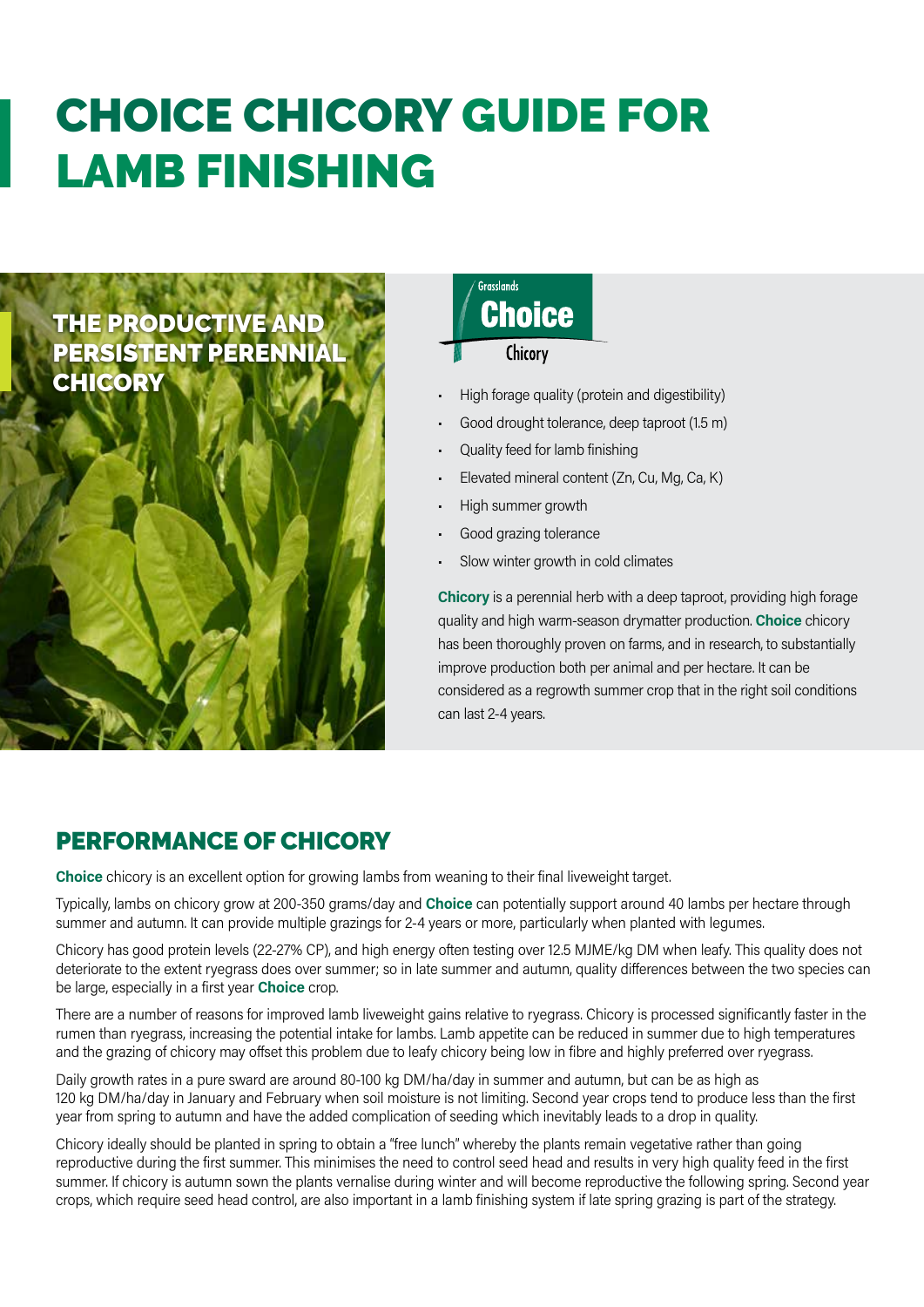# USE OF CHICORY IN LAMB FINISHING

#### **1. AS A SPECIAL-PURPOSE CROP**

This is the best way to realise the benefits of chicory because it provides the greatest amount of high quality feed over summer. It also allows for selection of suitable soil types, and grazing management that is specific for chicory. Seed is sown with or without white and red clover. A pure crop can also be useful for eradicating grass weeds (e.g. couch) as grass-specific herbicides can be used over the crop. Planting without clover could also be beneficial in eliminating the food source for clover root weevil before planting a new perennial pasture. Chicory/clover crops also being unfavourable for many clover pests.

#### **SPECIALIST CHICORY STAND**

| <b>Cultivar</b>       | Rate (kg/ha) |
|-----------------------|--------------|
| <b>Choice</b> chicory | $6 - 8$      |
| Total                 | $6 - 8$      |

#### **CHICORY AND WHITE CLOVER STAND**

| <b>Cultivar</b>             | Rate (kg/ha) |
|-----------------------------|--------------|
| <b>Choice</b> chicory       |              |
| <b>Tribute</b> white clover |              |
| <b>Nomad</b> white clover   |              |
| Total                       | 12           |

In this mix option, white clover is used for longer term ground cover, quality and nitrogen fixation. The white clovers often struggle to contribute through the first few grazing's but by the second summer become very important.



#### **CHICORY AND WHITE AND RED CLOVER STAND**

| <b>Cultivar</b>             | Rate (kg/ha) |
|-----------------------------|--------------|
| <b>Choice</b> chicory       |              |
| <b>Relish red clover</b>    |              |
| <b>Tribute</b> white clover | 3            |
| <b>Total</b>                | 15           |

The **Relish** red clover in this mix will add to the persistence of the stand, often outlasting the chicory under less suitable conditions for chicory. Again, the legumes will struggle to compete with a strong establishing chicory crop, however once established they become more important over time.

#### **2. AS PART OF A RELISH RED CLOVER SYSTEM**

Many farmers are choosing to plant a legume species such as **Relish** red clover prior to planting chicory. This is an economic way to eradicate a wide range of weeds, while building up soil N. The chicory can be drilled into **Relish**  stands approaching three years old, and the chicory can take full advantage of the soil N reserves.

#### **3. MIXED WITH A GRASS/CLOVER PASTURE**

This is still a common use of chicory because it requires very little change to pasture establishment and management practices. It is an easy way to increase animal production from a pasture. Seed is mixed at the rate of 1-5 kg/ha, depending on the content required. Establishment can be poor when mixed with high rates of perennial ryegrass, when sown in cold soils, or when planted too deep (>10 mm). Best results come from sowing with highly palatable grasses such as Italian ryegrass, tall fescue or **Atom** Prairie grass.

| <b>Cultivar</b>                    | Rate (kg/ha) |
|------------------------------------|--------------|
| <b>Choice</b> chicory              |              |
| <b>Asset AR37 Italian ryegrass</b> | 12           |
| <b>Tribute</b> white clover        | 4            |
| <b>Relish red clover</b>           | 5            |
| <b>Total</b>                       | 25           |

#### **4. OVER-SOWN INTO PASTURE**

Good establishment can be achieved by spreading seed just prior to grazing in spring. This suits grass pastures planted in autumn without chicory which require thistle spraying in the first winter.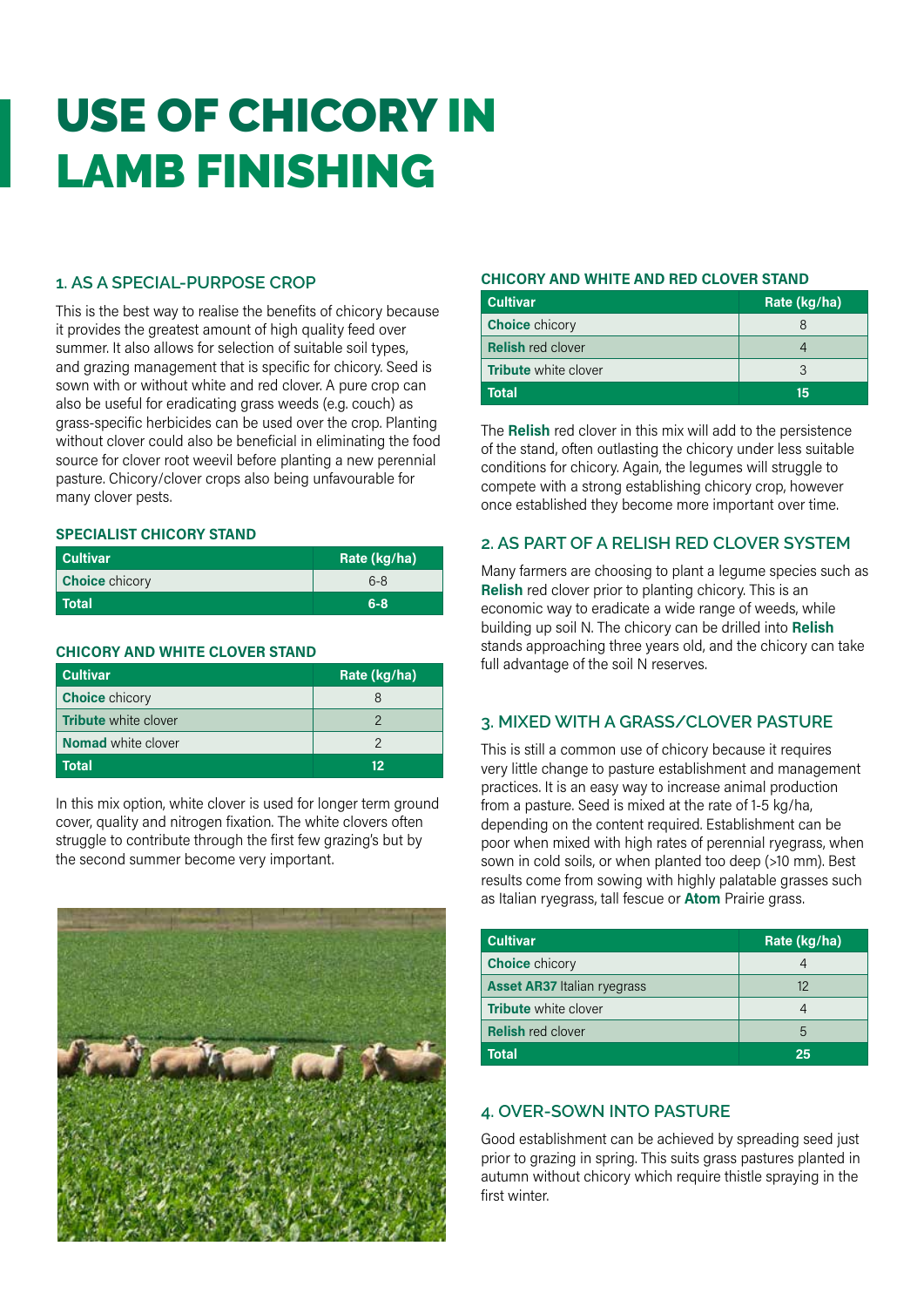# SYSTEMS FOR LAMB FINISHING

It is ideal to establish several paddocks of pure chicory/clover pasture with good access to stock water. To ensure a daily intake for lambs, enough area should be planted to enable a good rotational grazing policy.

Grazing of whole paddocks may be required for the first 1-2 grazings while establishing the crop. Once well established, an area of chicory can be grazed for 3-5 days with a mob of lambs, while longer rotations will require back fencing to avoid lambs grazing regrowth leaves from the crowns of plants. Some farmers prefer to set stock summer crops and draft lambs off as they become prime. Although this is easier to manage, the maximum output from the crop will be obtained by allocating a set drymatter intake to lambs under a rotational grazing policy. Research has shown significant advantages in favour of rotational grazing over set stocking **Choice** chicory. This is primarily due to rotational systems allowing the chicory plant to reach its growth potential while a set stocked plant is consistently getting its new growth eaten before it is realising this growth potential.

This system ideally should provide for a minimum 25 day grazing rotation, but may need to be adjusted if growth of chicory is unusually slow or fast. It supplies a daily diet of chicory, which is important because it provides a consistent quality of feed through a rotation. It has also been observed

that lambs can be less willing to eat chicory if they have not grazed it for a week or longer.

Farmer experience and research has shown consistent live weight gain on chicory stands with 200-350 grams/day achievable as an average across the season.

**Choice** chicory will grow through winter so it will provide some grazing in early spring although not as much as ryegrass. To counter the reduction in early spring carrying capacity, a crop rotation with **Asset AR37** Italian ryegrass can be used, this also helps with weed control (see establishment section). For example, if a farm has six paddocks of chicory for grazing, two would be planted each year, and in their third autumn planted in Italian ryegrass. This would mean that in each spring, the slower growth from four chicory paddocks will be balanced by the extra growth from two Italian ryegrass paddocks. An additional method to overcome this issue is to plant annual ryegrass in the autumn into paddocks identified for planting into their first crop of chicory during the following spring.

Chicory allows chemical options to control problem grass weeds. Grass should be considered a weed in chicory stands and ideally should be controlled prior to the grasses tillering, as this will allow for lower rates of chemical and a more cost effective control.



*Grazing rotations are important to maximise production.*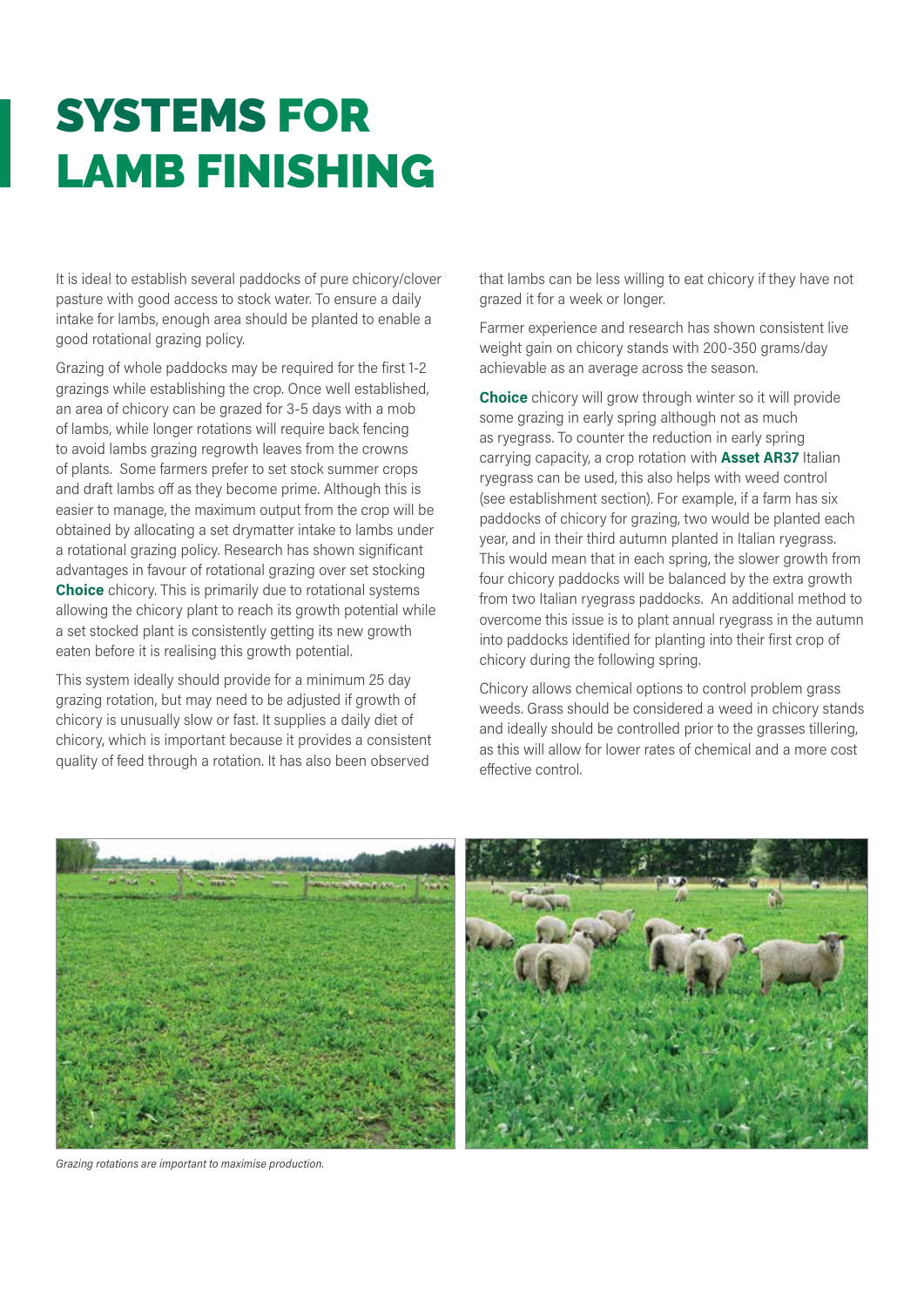# ESTABLISHMENT OF CHOICE CHICORY

Chicory germination and early vigour is very sensitive to soil temperature.

Chicory is more sensitive than ryegrass to sowing depth and soil temperature. It establishes best when sown into warm soils ( $12^{\circ}$ C +) at 10 mm in depth, where there are low amounts of competition from other plants in the first three months. Spring sowing is highly preferred, with late autumn planting to be avoided.

Weeds should be thoroughly eliminated before sowing as post establishment herbicides for chicory are limited. Many weeds can be controlled in the early stages of establishment with flumetsulam based herbicides at recommended rates. The addition of grass herbicides is also recommended in many instances; products like Clethodim can be used for grass specific control. It is vital that weed control is well timed and applied at good water rates exceeding 150 L/ha of water. Weeds should be sprayed when they are approximately the size of a \$1 coin.

In grass mixes where it is expected that pastures will require a hormone spray after establishment, chicory should be left out of the initial mix and chicory (at least 3 kg/ha) and clover seed spread or direct drilled just before grazing in spring.

Soil fertility requirements are similar to those required by ryegrass/clover pastures. Take a soil test in the autumn before spring planting chicory as this allows time for lime to be applied and become effective. Nitrogen fertiliser improves establishment of chicory, especially when temperatures allow for active growth.

If weeds are an issue, spray-drill annual ryegrass during autumn into paddocks that will be planted in chicory the following spring. This allows chemical control of weeds over the autumn (more effective time to target thistles). Using an Italian ryegrass from an autumn establishment for 18 months prior to spring sowing chicory helps the total feed supply (2 winters) and provides more time to target thistle control.

Chicory has been successfully established after cultivation or direct drilling (spray-drilling). Direct drilling may be more suitable on some soil types.

In all cases careful review of all herbicide residuals for previous crop history should be noted as chicory is a susceptible species to a number of commonly used cropping herbicides.

## Soil Types

Chicory is suited to many soil types, but growth and persistence is maximised on soils with high fertility that do not frequently become waterlogged (e.g. poorly developed ex-swamp land). It has been successfully used on many soil types, including heavy clay soils, with the major challenge being the prevention of pugging damage in winter and early spring where the expectation of the crop persistence is greater than 18 months. Fertile, free draining paddocks remain the best option if a 2-4 year crop is planned.



*Selected herbicides can be applied to young seedlings*

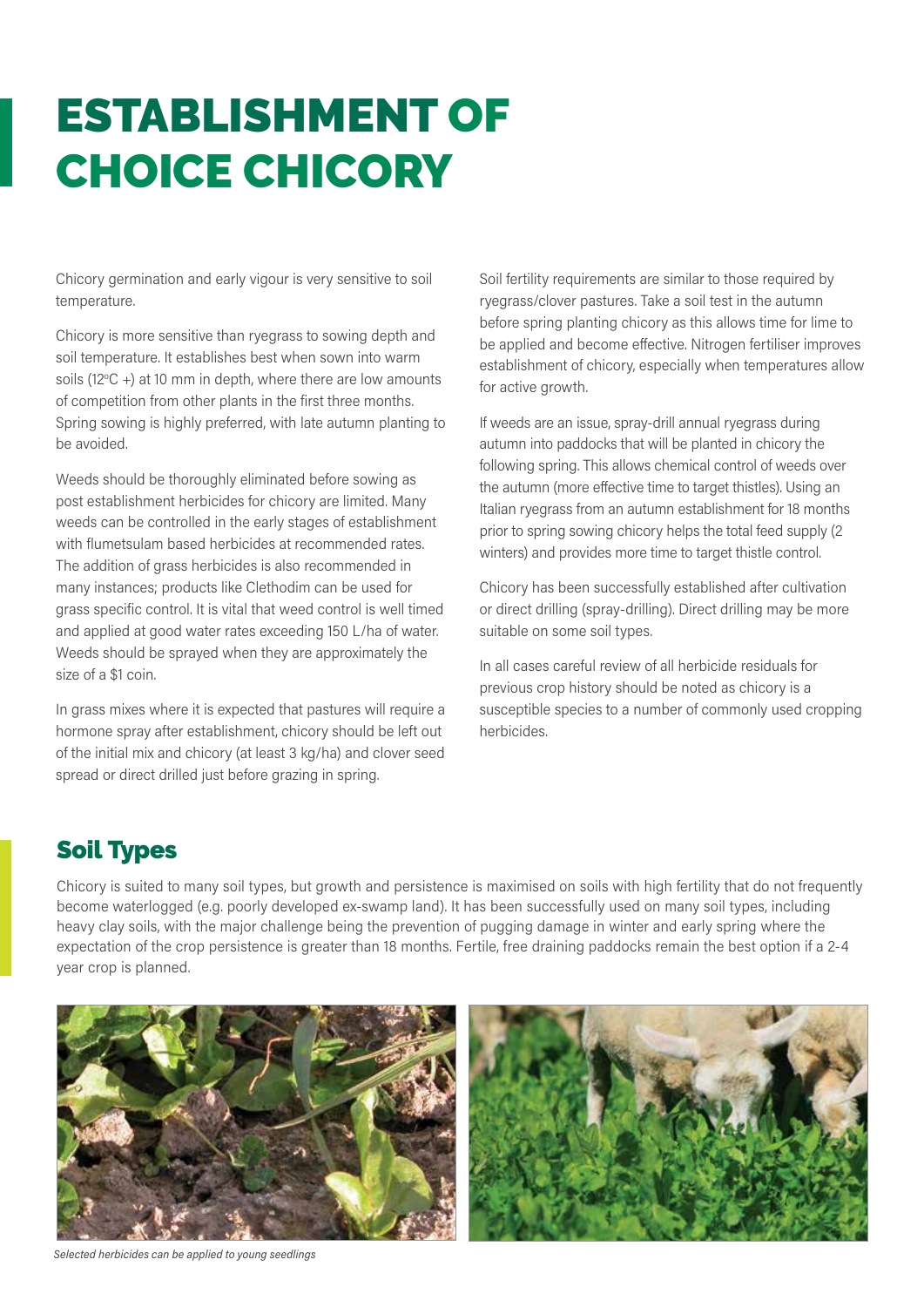#### **EXAMPLE OF A GOOD ESTABLISHMENT PROGRAM WHEN CULTIVATING**

- 1. Plan to plant chicory when soils are  $12^{\circ}$ C and rising, most likely to be September to mid October.
- 2. Spray out existing pasture with glyphosate + insecticide. Observe withholding periods for livestock.
- 3. Wait for 10-12 days, mouldboard plough, roll furrows, power harrow to shallow depth.
- 4. Prepare seed bed to a sowable quality and allow at least a 4 week fallow to germinate as many weeds as possible prior to sowing. Spray again or undertake final cultivation.
- 5. Apply establishment fertiliser nitrogen (N) for rapid establishment, and phosphate and potassium for long term production.
- 6. Sow with a roller-drill, light chain harrows, then finally a pass with a Cambridge roller. Seed must not be planted deeper than 12 mm (ideal is 10 mm). Seed to soil contact is critical for a uniform establishment.
- 7. If possible, spray-irrigate to germinate if no rain after sowing.
- 8. Monitor weeds, and if found only spray when weeds are small. Clean the tank thoroughly before adding water/ chemical, and maintain agitation while spraying. Apply when weeds are small (approx. size of a \$1 coin) as it will not kill some large weeds, and it has a residual effect to control late-germinating weeds.
- 9. Apply nitrogen 3-4 weeks after planting, then after each grazing. Typical rates are 30 units of N.
- 10. First graze whole paddock when plants have seven true leaves (crop will be about 25-30 cm high), leaving a 7-10 cm residual. An October planted crop will typically take 65-75 days to reach its first grazing.

#### **EXAMPLE OF A GOOD ESTABLISHMENT PROGRAM WHEN SPRAY-DRILLING**

- 1. Plan to plant chicory when soils are 12°C and rising, most likely to be late September.
- 2. Spray out existing pasture with glyphosate + insecticide. Observe grazing withholding periods.
- 3. A double spray program is ideal to allow surface material to break down and hard to kill weeds to germinate prior to direct drilling.
- 4. Monitor slug populations and treat before drilling as chicory seedlings are highly prone to damage. Many farmers apply slug bait as a precaution; some contractors can apply bait whilst drilling. If slugs are present pre drilling, pre baiting 5-7 days pre drilling is recommended.
- 5. Wait for 3-5 days, then drill seed at a shallow depth (ideal is 10 mm). To improve plant coverage even further, consider sowing 60-70% of the seed with the drill and 30-40% of the seed broadcast with fertiliser.
- 6. There are large improvements in establishment speed if fertiliser can be put through the drill – if the drill has a fertiliser box, use D.A.P (or similar) at 120-150 kg/ha. If no fertiliser box, broadcast 250 kg/ha D.A.P at drilling.
- 7. Rolling after drilling may be needed for drills that leave an open and loose drill slot.
- 8. If possible, spray-irrigate to germinate if no rain after sowing.
- 9. Monitor weeds, and if found, only spray when weeds are small. Clean the tank thoroughly before adding water/ chemical, and maintain agitation while spraying. Apply when weeds are small (approx. size of a \$1 coin) as it will not kill some large weeds, and it has a residual effect to control late germinating weeds.
- 10. Apply nitrogen 3-4 weeks after planting, then after each grazing.
- 11. First graze whole paddock when plants have seven true leaves (crop will be about 25-30 cm high), leaving a 7-10 cm residual.

### HERBICIDE RESIDUES

Do not plant chicory within the withholding periods for residual hormone herbicides (e.g. Clopyralid, Dicamba) that may have been applied on previous crops. It is not advisable to plant chicory stands after brassica crops, as they may harbour and spread root diseases which can affect chicory.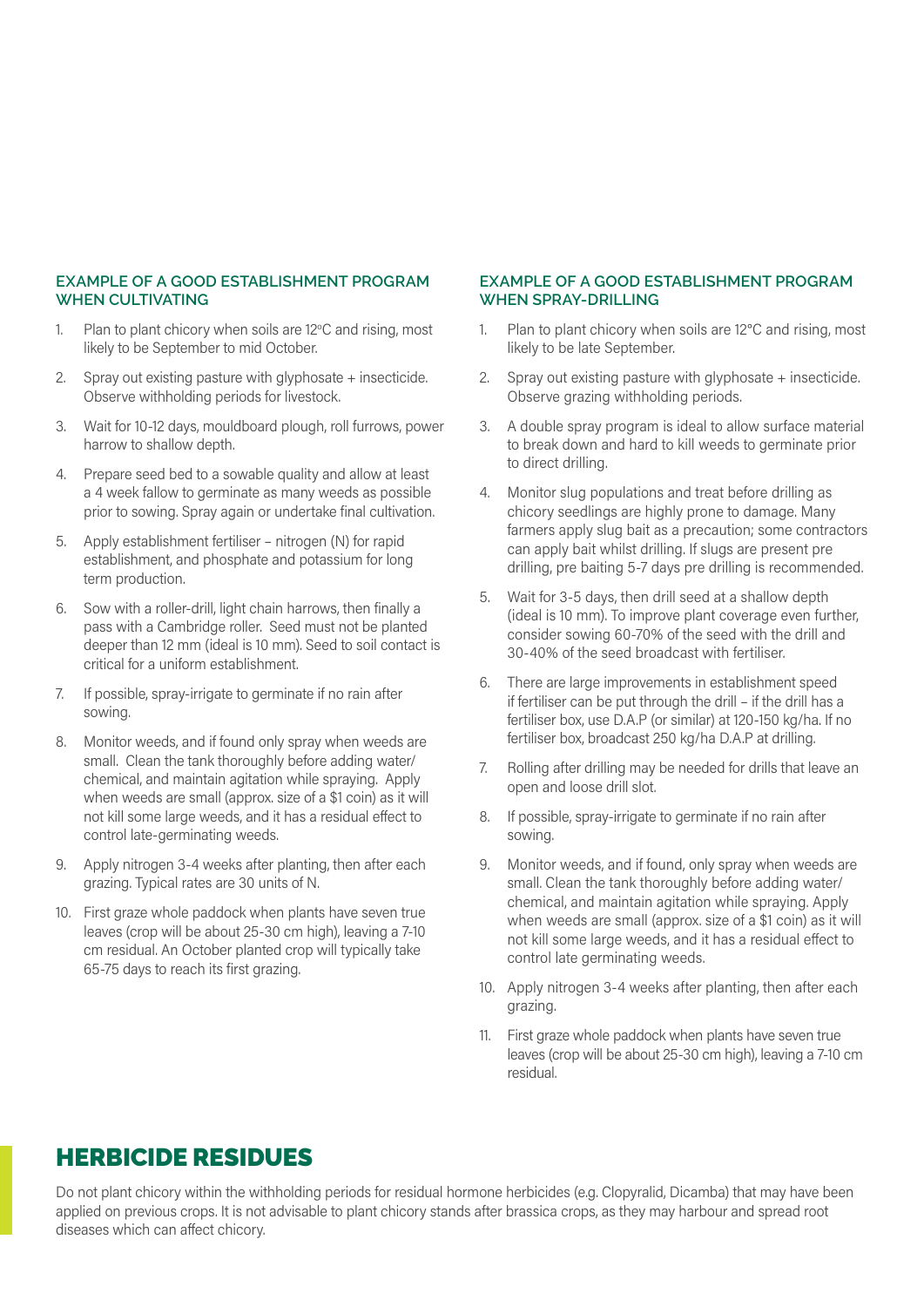# POINTS TO CONSIDER WHEN SOWING CHICORY

Chicory does not persist indefinitely, due to fungal root diseases slowly increasing in the soil and overgrazing when in pure swards. **Choice** chicory will tend to persist longer than the semi-annual cultivars which can thin more in their first winter and spring. Persistence of chicory is poor on heavy and poorly drained soils, due to pugging damage, when planted with dense grasses and/or when grazed under wet conditions.

Chicory is susceptible to thistle herbicides, so these need to be controlled before establishment, and after establishment by way of mowing, grubbing, spot spraying, or wiping. One of the most commonly used tools for cleaning up thistles is the use of Italian ryegrass as a break crop prior to establishing **Choice**.

Chicory will not grow at the same rate as modern ryegrasses from mid winter to early spring. Experience has shown that this leads to only one grazing being missed in early spring (August) on chicory paddocks compared with grass pastures, after which chicory provides as much or more grazing.

Managing the establishment of large areas of a farm in chicory each spring may require feed budget planning to ensure farm feed deficits are not created. It normally takes

65-75 days from planting to first grazing, with the total time a paddock is out of a grazing round being 9-12 weeks (depending on speed of establishment).

Old pastures can be sprayed out once pasture growth on the farm starts to exceed animal consumption, thereby controlling overall farm feed surplus without creating a deficit.

Where longer lived chicory crops are used, crops in their second spring provide as much spring grazing as ryegrass from September onwards. Where plant numbers are declining ryegrass can be direct drilled during autumn into older chicory crops to compensate for loss of grazing when establishing new chicory crops the following spring. Picking the right paddocks and keeping chicory for multiple years also means a reduced chicory area is planted in spring, thereby reducing feed planning issues.

Vernalisation and consequently seed head production is a feature of second year crops. Grazing management and potentially topping may be required to limit this. Grazing is preferred but topping may need to be considered where paddocks have developed a volume of stem.